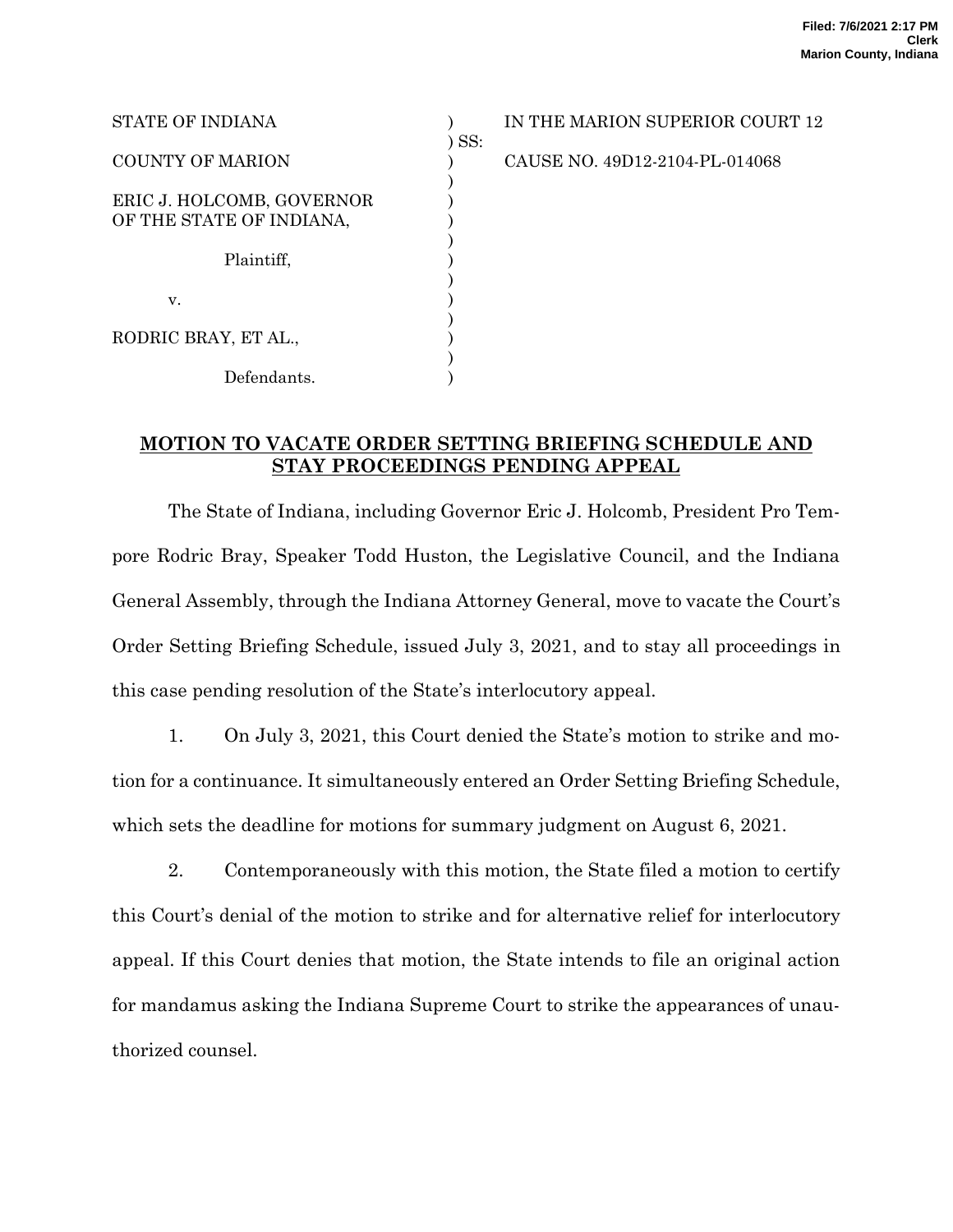3. Efficiency would be best served by waiting for the resolution of these efforts to secure higher court review before proceeding to summary judgment.

4. Furthermore, this case is not yet ripe for summary judgment. No responsive pleading has yet been filed, and the parties have not yet considered what discovery might be necessary. Indeed, Marion Circuit and Superior Civil Division Rule LR49-TR16-207 provides that the plaintiffs must arrange a meeting of all the parties within 90 days after filing the complaint and then, ten days after that, the parties must file a joint case management order. None of that has happened here, and no party has presented a request or rationale for departing from the timelines set forth by the local rules.

WHEREFORE, the State of Indiana respectfully requests that the Court vacate its July 3, 2021, Order Setting Briefing Schedule and stay all proceedings in this case pending the outcome of the motion for leave to file interlocutory appeal.

Respectfully submitted,

THEODORE E. ROKITA Indiana Attorney General Attorney Number 18857-49

By: */s/ Thomas M. Fisher* Solicitor General Attorney No. 17949-49

> */s/ Patricia Orloff Erdmann* Chief Counsel for Litigation Attorney No. 17664-49

*/s/ Jefferson S. Garn* Deputy Attorney General Attorney No. 29921-49